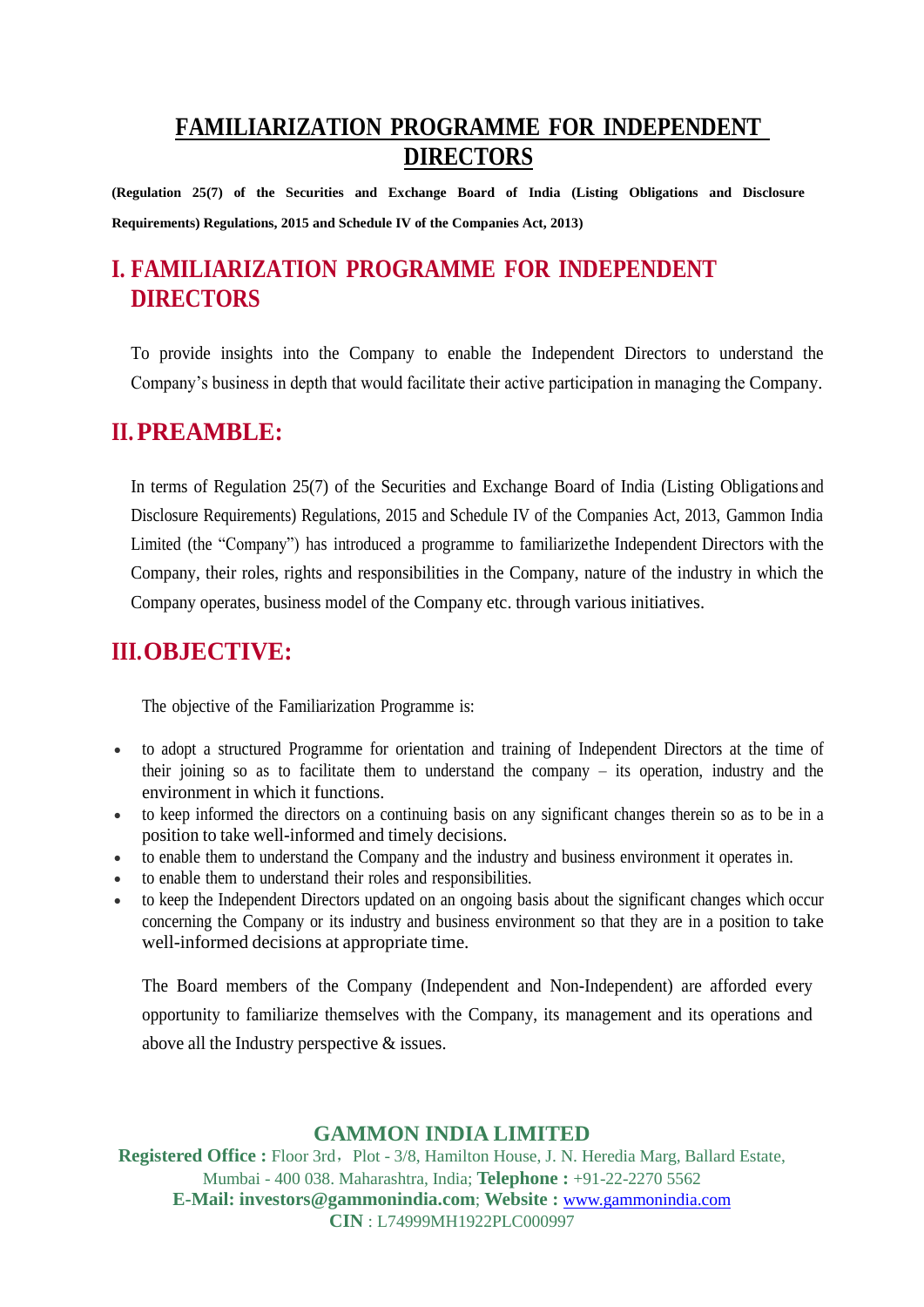## **IV. APPLICABILITY:**

The above Programme will be conducted for new and continuing Independent Directors of the Company.

Apart from Independent Directors, Non-Executive Directors are also eligible to attend the familiarization programmes.

### **V. FAMILIARIZATION PROCESS:**

At the time of induction of the newly appointed Independent Director(s), he/she is apprised adequately about the Company, its latest financial statements and their analysis, its businessmodel, Industry scenario, competition, significant recent developments and also the Board processes by the Chairman/Chairperson and Managing Director, the Chief Financial Officer, the Company Secretary and the Senior Management.

In Board meeting, a detailed presentation on business shall be made wherein the Departmentheads of the Company explains the business, the vision, performance, analysis of financial statements, significant operational issues, strategy and growth plans relating to Company.

- The presentations also provide an opportunity to the Independent Directors to interact with the senior team of the Company and help them to understand the Company's strategy, business model, organization structure, finance, human resources, technology, quality, facilities.
- At every meeting of the Board, presentations are also made covering performance of the different businesses, financial analysis, financial position including liquidity, borrowings and investments, financial projections, significant changes in applicable laws and regulations, if any and operational/strategic issues of importance.
- Board members are updated about the statutory amendments from time to time.
- The Company will inform that all the necessary information about the company i.e. Company's corporate profile, the Company's history, latest Annual Reports, Code of Conduct of the Company, Code of Conduct for Prevention of Insider Trading and disclosure practices, various policies of the Company etc. are available on the website of the Company and a detailed appointment letter containing roles and duties are provided to the director.
- The Director will be given the terms of reference for the board committees in which they will be acting as the Chairperson or member. During this program, their roles and responsibilities as an Independent Directors as specified in the Companies Act, 2013 and other Statues will be explained to them.
- In order to have a smooth relationship with other personnel in the Company, periodic meetings may be organized with the Senior Management apart from the meetings prescribed under the Statutes to

### **GAMMON INDIA LIMITED**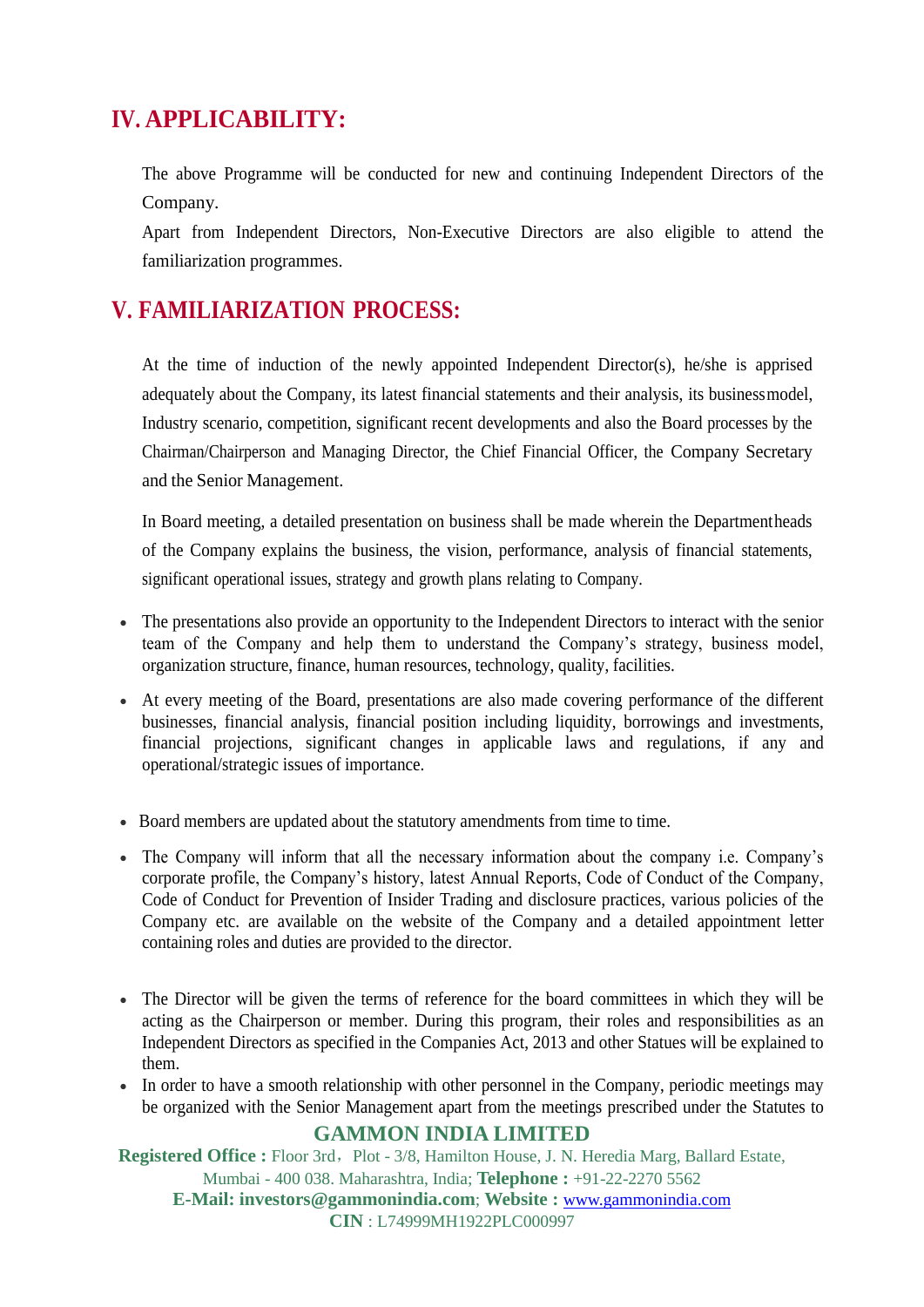better understand the business and operation of the Company.

- The specific roles, duties and rights of the Independent Directors as provided in the Companies Act, 2013 and in other statutes will be explained to them through Board meeting process or through various modes of communications.
- The Company may also circulate news and articles related to the industry from time to time and may provide specific regulatory updates.

## **VI. PROGRAMME AND DISCLOSURE:**

- Familiarization Programme will be conducted on "need-basis" during the year. This Programme will be conducted for new and continuing Independent Directors of the Company depending upon the need.
- The details of the familiarization programme held in FY 2020-21 which was conducted on  $11<sup>th</sup>$ February, 2021 are as follows:

#### **Details of Familiarization sessions held pursuant to the Policy are as follows:**

| Date of program | Area covered                                                             |  |
|-----------------|--------------------------------------------------------------------------|--|
| 11.02.2021      | Legal cases of GIL and their current status as on<br>31st December, 2020 |  |

#### **Details of attendance of Independent Directors in Familiarization Sessions are as follows:**

| S.No.          | Name of Independent director | No. of sessions<br>attended | No. of hours spent in<br>the sessions attended |
|----------------|------------------------------|-----------------------------|------------------------------------------------|
|                | Mr. Soumendra Nath Sanyal    |                             | Minimum 1 hour per<br>session                  |
| $\overline{2}$ | Mr. Ulhas Dharmadhikari      |                             | Minimum 1 hour per<br>session                  |
| 3              | Ms. Vinath Hegde             |                             | Minimum 1 hour per<br>session                  |

### **GAMMON INDIA LIMITED**